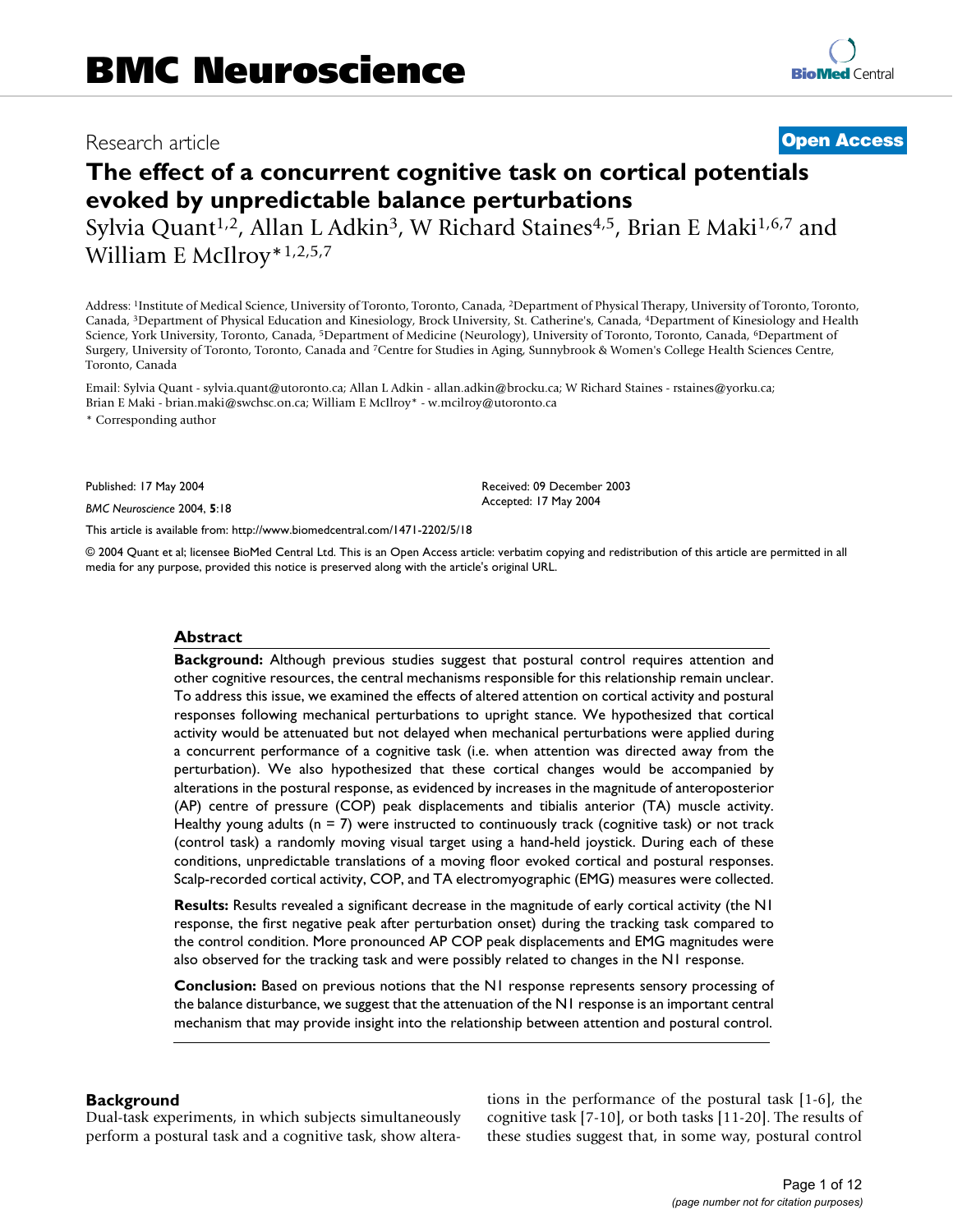requires attention or other cognitive resources. However, central mechanisms that might be responsible for alterations in postural control and/or the cognitive task during a dual-task challenge remain unclear.

One method to examine the central mechanisms involved in postural control is to measure cortical potentials (perturbation-evoked potentials or PEPs) following mechanical perturbations to stability using scalp-recorded electrodes [21-27]. Early PEPs involve a variable initial positive peak (P1) followed by a stable negative peak (termed "the N1 response"). The N1 response typically peaks within 100 to 200 ms following perturbation onset, and is often followed by later cortical potentials (termed "late PEPs") that peak within 200 to 400 ms with respect to perturbation onset.

Previous studies have suggested that early PEPs represent sensory processing of the postural disturbance. For example, Dietz et al. [22] observed attenuated and delayed cortical potentials during perturbed gait compared to perturbed stance, which were similar in direction (although larger in magnitude) to the changes observed in electrically-evoked potentials during gait compared to quiet stance [23]. It was hypothesized that the attenuated cortical potentials during gait were the result of presynaptic inhibition of Ia afferent signals from the lower limbs by ongoing sensory discharge from lower-limb movement. Hence, they suggested that early PEPs represented somatosensory afferent signals following a balance disturbance.

Recently, we examined the role of late PEPs as they relate to the balance response [27]. To characterize later potentials following a balance disturbance, PEPs were recorded during a seated task that involved a mechanical perturbation to an inverted pendulum that was balanced by ankle musculature. This seated task permitted manipulation of the presence of a balance response while maintaining similar perturbation conditions. Changes were observed in the magnitude of late PEPs when the balance response was absent. As such, we suggested that late PEPs reflected both sensory and motor processing of the balance response.

In addition to characterizing and identifying the source of PEPs, studies have also examined factors that affect PEPs. For instance, previous studies have shown that N1 magnitudes can be influenced by changes in stance width [25], subject age [26], stimulus predictability [24], and perturbation magnitude [28]. Based on the modifiability of N1 responses, Dietz et al. [22,24] suggested that N1 magnitudes reflected processing of afferent information by supraspinal motor centres.

Although no studies, to our knowledge, have been conducted to examine the effect of a cognitive task on PEPs, the effect of altered attention on cortical activity in specific sensory pathways has been extensively studied. When subjects attended to specific sensory modalities, cortical activity associated with the attended modality was increased, and when subjects were distracted, the magnitude of cortical activity of the previously attended modality was reduced [29-34]. Altogether, these results suggest a sensory gating process whereby attended stimuli are enhanced while unattended stimuli are suppressed. We propose that these attentional influences on cortical activity of specific sensory inputs may also be evident in the gain of perturbation-evoked N1 responses. It has also been suggested that the stabilization phase of the postural response requires attention [3,9,16-18]. As such, if late PEPs reflect sensory and motor processing of the postural response [27], we also predict attenuated late PEPs during a concurrent cognitive task. It is possible that such attention-related attenuation in PEPs could result in changes to postural control.

The objective of this study was to examine the effect of attention on cortical and postural responses that follow a mechanical perturbation to upright stance. Specifically, we explored the effect of a cognitive task on PEPs (measured at the cortex) and evoked postural reactions (measured using ground reaction forces and lower-leg EMG activity). We hypothesized that the N1 response would be attenuated but not delayed and that the magnitude of late PEPs would be reduced when mechanical perturbations to upright stance were applied during the concurrent performance of a cognitive task. We also hypothesized that effects of the cognitive task on early and late PEPs would be accompanied by changes in the postural response, as characterized by increases in the magnitude of the first and second peaks in the AP COP displacement profile (i.e. the initial stabilizing response and the subsequent correction in the opposite direction). We also expected to see an associated increase in the magnitude of EMG activity from ankle musculature. The changes in the first AP COP peak excursion would concur with findings by Norrie et al. [18].

#### **Methods** *Subjects*

Seven healthy young adults (4 males and 3 females; age range 21–32 years) participated in this study. Exclusion criteria included any musculoskeletal, neurological, or cardiorespiratory conditions that could influence balance or mobility. All subjects provided informed written consent prior to the experiment. The local ethics review board approved this study.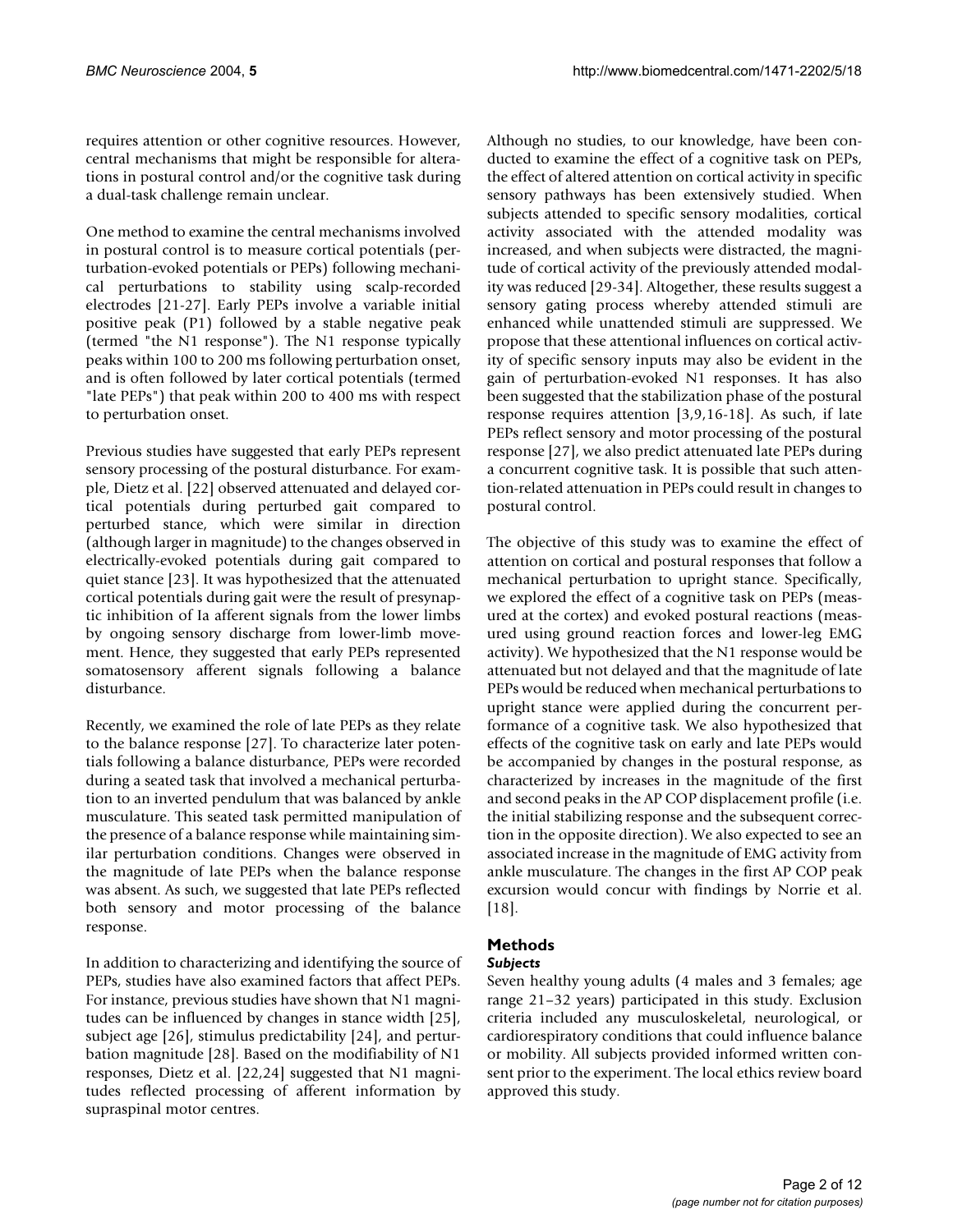#### *Protocol*

Transient unpredictable horizontal translations of a computer-controlled moving platform were used to evoke "feet-in-place" balance reactions during upright stance. The perturbation waveform was a 300-ms acceleration pulse followed by a 300-ms deceleration pulse (Figure [1a](#page-3-0)). Maximum acceleration and velocity of the moving platform were  $0.5 \text{ m/s}^2$  and  $0.15 \text{ m/s}$ , respectively (as measured by an accelerometer and linear potentiometer mounted on the moving platform). This perturbation magnitude was sufficient to evoke automatic postural reactions measurable from ankle muscles without evoking stepping reactions. Direction and timing of perturbations were randomized in order to prevent anticipatory responses. The platform moved unpredictably either forward or backward, and the duration between perturbations ranged from 8 to 68 seconds.

Perturbations were applied during two task conditions: 1) performing a concurrent cognitive task and 2) no performance of this task (control condition). The cognitive task was a computerized visuomotor tracking task that was similar to those used in previous experiments [9,16- 18]. This task involved tracking an unpredictable moving target with a cursor that was controlled by a hand-held joystick that was manipulated with the thumb. The pseudorandom target waveform (Figure [1](#page-3-0)b) consisted of an algebraic sum of three sinusoids (0.24, 0.28, and 0.42 Hz) and was displayed on a computer monitor situated 1 m in front of the subject. Prior to the perturbation, subjects were instructed to stand in the middle of the platform using a standardized comfortable foot placement [35] and to do whatever came naturally to keep their balance. During tracking trials, subjects were also told to track as accurately as possible. In order to encourage subjects to accurately and continuously track the moving target, an error estimate was displayed to the subject after each tracking trial and tracking performance was monitored by the experimenter. To prevent any extraneous movements of the tracking hand, the wrist was supported in an arm sling that was tightly secured to the body. During nontracking trials, subjects held the joystick while looking straight ahead at a blank screen.

The focus of the study was on backward-sway responses evoked by forward platform translations. Backward translations were also included but solely for purposes of deterring anticipatory responses. For each task condition, subjects were presented with 33 forward-translation trials and 27 backward-translation trials. Due to technical problems during forward-translation trials, only 27/33 nontracking trials and 25/33 tracking trials were collected in one subject. In a second subject, only 24/33 tracking trials were collected, and in a third subject, only 30/33 nontracking trials were collected. Two practice trials were provided for each task condition and data from initial trials were excluded from the analyses in order to minimize any arousal or learning effects. In addition, task conditions were varied randomly between trials and rest breaks were provided every 30 minutes in order to minimize any order effect or fatigue.

#### *Data collection and analysis*

A gold-cup scalp electrode was used to record cortical activity at the vertex (CZ of the International 10–20 system); CZ was referenced to linked mastoids. CZ was chosen based on previous studies that showed maximal cortical responses at CZ in response to mechanical balance perturbations [25-27]. Impedances were below 10 kohms for CZ and cortical potentials were amplified  $(x50,000)$ , filtered (bandpass of 1–10,000 Hz), and sampled at a rate of 500 Hz (Model No. RP7107D, Grass Instruments Inc., USA). Cortical data were visually inspected to be free of artifact prior to data analysis and were ensemble-averaged within each task condition, for each subject, so as to enhance the signal-to-noise ratio. A customized computer program marked the perturbation onset for each task condition and dependent measures of PEPs were systematically determined by visual inspection of averaged data. Based on averaged data, the N1 peak (Figure [1a](#page-3-0)) was characterized in terms of its onset latency (relative to perturbation onset, i.e. platform acceleration >0.1 m/s2) and magnitude (measured with respect to preperturbation baseline activity). In most subjects, the first positive peak deflection (P1) was not distinguishable from background cortical activity; hence, task differences in P1 responses were not analyzed. For analysis of late PEPs (Figure [1a](#page-3-0)), we calculated task-related differences over a 300-ms time interval by subtracting the magnitude of cortical activity during the control condition from the magnitude of cortical activity during the cognitive task. This approach of subtracting cortical activity between tasks ensured that differences were independent of baseline activity. These task differences were then expressed as the area under the curve over an interval between 200 to 500 ms with respect to perturbation onset. An area of the curve was calculated since the identification of specific peaks could not be reliably identified. This 300-ms time interval was also selected since it was well within the duration of the postural response.

AP COP excursions were recorded using two force plates (AMTI and Kistler) that were situated underneath the subject's feet. The AMTI force plate measured forces exerted by the left foot and the Kistler force plate measured forces exerted by the right foot. Force-plate data were low-pass filtered (cut-off at 10 Hz) and sampled at a rate of 500 Hz. Prior to calculating COP peak displacements and initial velocities, specific time points (start of first COP peak excursion, time to the first COP peak displacement, and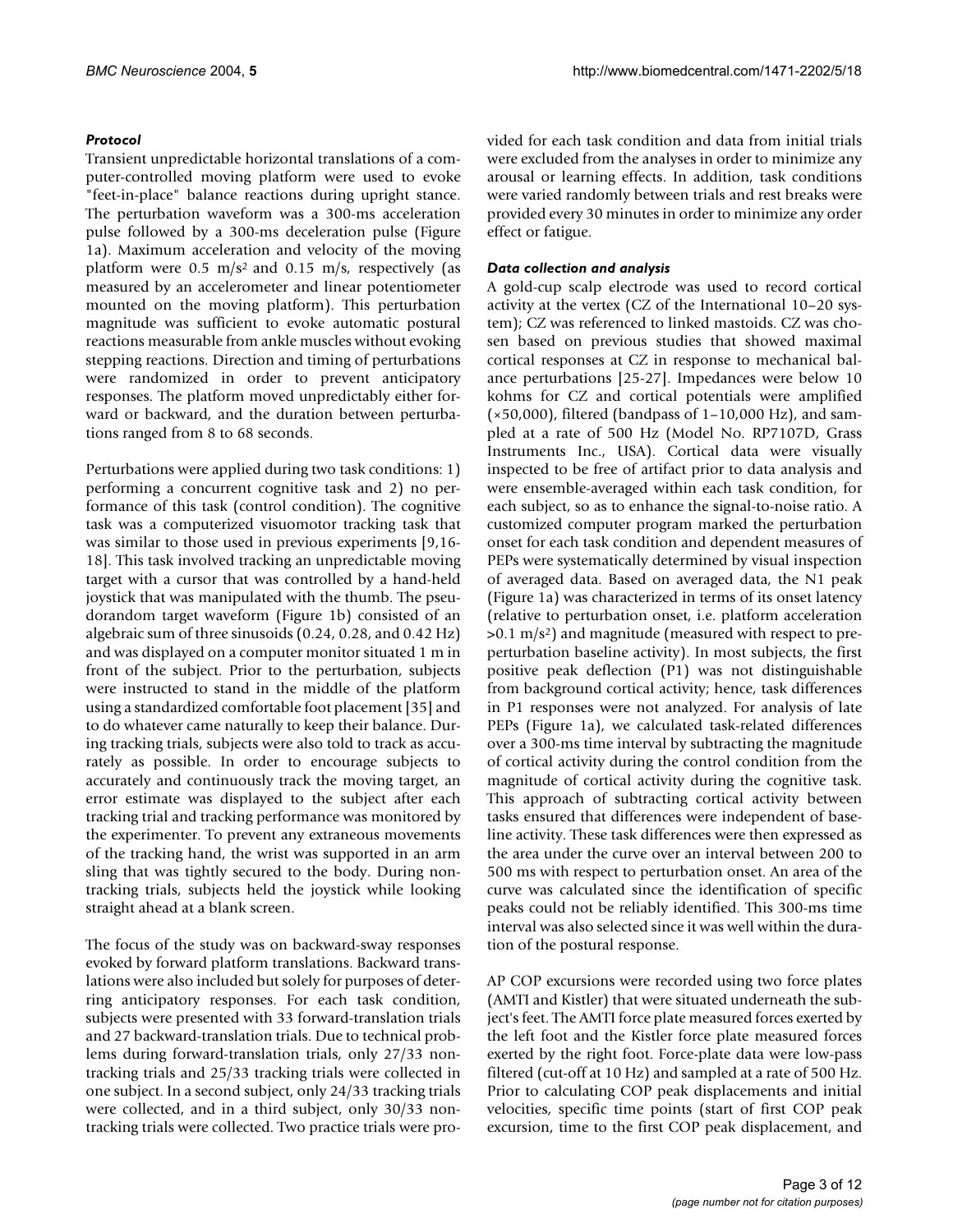<span id="page-3-0"></span>

**A)** Average cortical activity, electromyographic activity, and platform acceleration of one subject during the no-tracking condition (n = 32 trials). Early components of perturbation-evoked potentials (PEPs) from CZ include the N1 response and late PEPs, as denoted by the hatched area within a 300-ms time interval following the N1 response. The gray dashed line indicates the onset of right tibialis anterior activity (RTA) and the black dashed line indicates the onset of perturbation. **B)** Example trace of a tracking trial from a single subject. Black line represents the subject's tracking performance and the gray line represents the target waveform.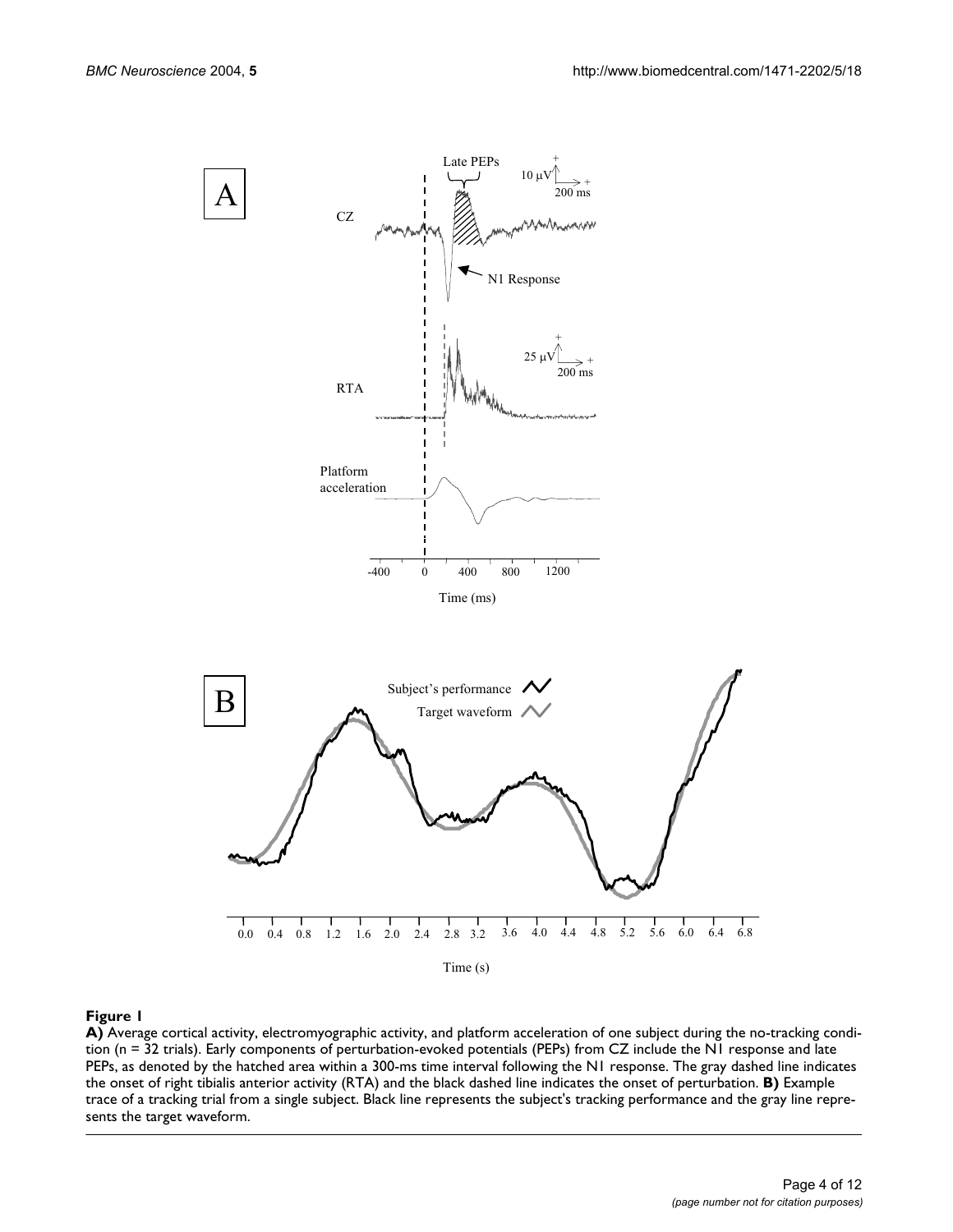time to the second COP peak displacement) were systematically selected by visual inspection of COP data. For each trial, the magnitudes of the first (backward) and second (forward) COP peak displacements were determined relative to the mean COP location recorded over a 500-ms interval prior to perturbation onset. In addition, the velocity of the first COP peak displacement was determined by calculating the velocity between the start of the COP excursion and the first COP peak.

Since backward-sway (forward platform translation) trials were the focus of the analysis, TA muscle responses were used to characterize the postural response. Surface EMG activity from TA was measured using Ag/AgCl electrodes that were placed 2 cm apart and aligned longitudinally, in parallel with the muscle fibers of TA muscle bellies. The ground electrode was placed on the tibial shaft (impedances were <10 kohms). EMG data were amplified (×500), filtered (bandpass 1–10,000 Hz), and sampled at a rate of 500 Hz (Model No. RP7107D, Grass Instruments Inc., USA). EMG data were further processed using a digital filter (second-order Butterworth) with a bandpass width of 10 to 150 Hz (Labview v5.0, National Instruments, USA). Onset latencies of postural reactions were determined for each trial as the time when full-wave rectified TA EMG activity exceeded a level equivalent to three standard deviations above pre-perturbation EMG activity (Figure [1a](#page-3-0)). All timing measures were defined relative to the onset of platform acceleration. Initial magnitudes of TA activity were also obtained for each trial by calculating the area of rectified EMG activity within 50-ms time intervals (all of which were defined with respect to muscleactivity onset): first 50 ms, 50–100 ms, and 100–150 ms.

To statistically evaluate the effect of task on cortical, EMG, and COP data, paired t-tests were conducted. The alpha level was set at 0.05.

## **Results**

For all subjects, forward-translation trials evoked large negative peaks (N1) at CZ (Figures [1a](#page-3-0) and [2](#page-5-0)a). The N1 response was similar in latency but differed in magnitude between tracking and control tasks (Figure [2\)](#page-5-0). Average N1 response latencies (±standard error, se) were comparable between tasks (control: 162.9 ms (se 1.7); tracking: 161.7 ms (se 2.5);  $t(6) = 0.5$ ,  $p = 0.6$ ; Figure [2b](#page-5-0)). In contrast, the average N1 response magnitude was significantly reduced during the tracking task in comparison to the control task (control: 27.1 µV (se 5.0); tracking: 18.3 µV (se 4.4); t(6)  $= 4.8$ ,  $p = 0.003$ ; Figure [2](#page-5-0)c). Interestingly, the task difference between average magnitudes of late PEPs was not statistically significant  $(t(6) = 1.9, p = 0.1)$ .

Task differences were also observed in average AP COP data. The first (backward) average COP peak displacement was larger during tracking when compared to the control condition, but was not statistically significant (control: 5.4 cm (se 0.5); tracking: 5.9 cm (se 0.5);  $t(6) =$ 1.4, p = 0.2). The second (forward) average COP peak displacement was also larger during tracking when compared to the control condition, but was statistically significant (control: 6.3 cm (se 0.8); tracking: 7.1 cm (se 0.7);  $t(6) =$  $3.3$ ,  $p = 0.02$ ). In addition, average velocities of the first COP peak excursion were statistically different between tasks (control: 16.6 cm/s (se 0.8); tracking: 20.4 cm/s (se 1.0);  $t(6) = 5.8$ ,  $p = 0.003$ . To illustrate COP differences between tasks, Figure [3](#page-6-0) displays all trials of each task from a single subject.

Interestingly, in all subjects, the largest initial AP COP peak displacements (Figure [3](#page-6-0)) were observed during the first tracking trial and the first control trial. Among these trials, task-related differences were apparent in 6 of the 7 subjects. For example, in one subject, the first tracking trial produced an initial COP peak displacement of 12.9 cm, which was greater than the first control trial with an initial COP peak displacement of 10.8 cm. Across all subjects, the average task difference in the first COP peak displacement, for the first trial, was 1.4 cm (se 0.6).

Average TA onset latencies were not statistically different between tracking and control tasks; task differences were 5 to 7 ms (left TA:  $t(6) = 1.7$ ,  $p = 0.2$ ; right TA:  $t(6) = 1.9$ ,  $p = 0.1$ ; Figures [4a](#page-7-0) and [4](#page-7-0)b). In contrast, increases in average magnitudes of muscle activity during the tracking task were evident for left and right TA activity (Figure [4](#page-7-0)a and [4](#page-7-0)c). However, only left TA response magnitudes between 50 and 100 ms and right TA response magnitudes between 100 and 150 ms were statistically different between tasks. The average percent increase in TA response magnitudes during tracking compared to the notracking condition was 19.0% (se 5.3) (t(6) = 3.5,  $p =$ 0.01) for left TA (50–100 ms) and 19.6% (se 6.3) (t(6) = 3.1, p = 0.02) for right TA (100–150) (Figure [4c](#page-7-0)).

## **Discussion**

This study is the first to examine how a cognitive task affects cortical activity following a postural perturbation to upright stance. We hypothesized that the magnitude of the N1 response and the late PEPs would be reduced during a cognitive task, and that the peak latency of N1 would be unaffected by this task. We also hypothesized that there would be task-related increases in the magnitude of the first and second AP COP peak displacements and EMG activity associated with the postural response. Prediction of an increase in the magnitude of the first COP peak displacement was based on findings by Norrie et al. [18]. The present study supported most of our hypotheses. As predicted, magnitudes of the N1 response were statistically reduced but not delayed during the tracking task, which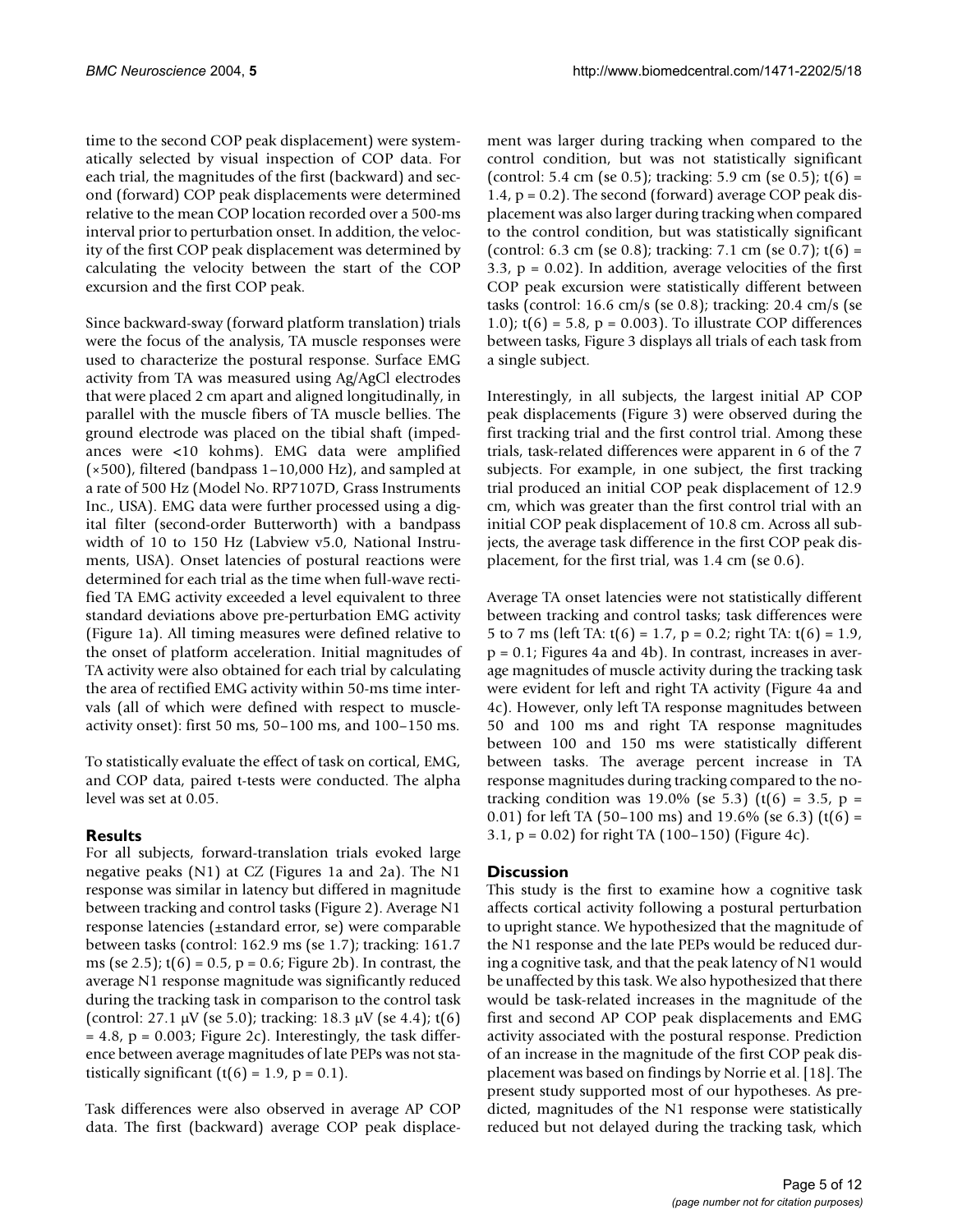<span id="page-5-0"></span>

#### **Figure 2**  $\overline{\phantom{a}}$  during tracking (black line) and no-tracking (gray line) conditions (gray line) conditions (

**A)** Grand average cortical activity (CZ) during tracking (black line) and no-tracking (gray line) conditions (n = 7 subjects). The black dashed line indicates the onset of perturbation. **B)** Average N1 latencies and standard errors for tracking (black bar) and no-tracking (gray bar) conditions. **C)** N1 magnitudes shown for individual subjects and average N1 magnitudes (AVG) for all subjects. Data from tracking (black bar) and no-tracking (gray bar) conditions are shown. Average N1 magnitudes were statistically different between tasks ( $*$  p < 0.05).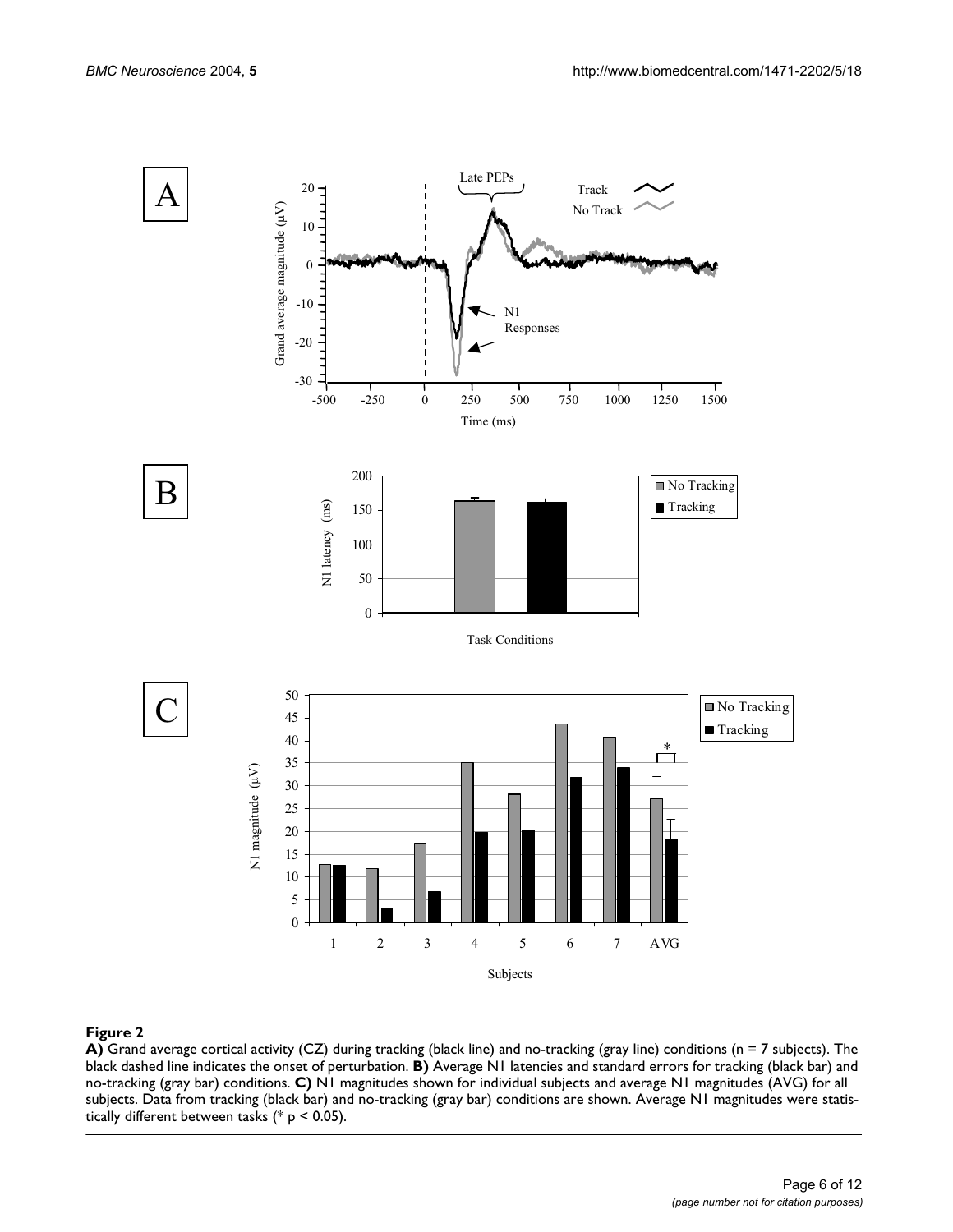<span id="page-6-0"></span>

#### Anteroposterior (AP) centre tracking (gray lines) conditions **Figure 3** of pressure (COP) displacements of all trials in one subject during tracking (black lines) and no-

Anteroposterior (AP) centre of pressure (COP) displacements of all trials in one subject during tracking (black lines) and notracking (gray lines) conditions. The platform acceleration of a typical trial is also shown. AP COP peak displacements involving the first (backward) peak and second (forward) peak were increased during tracking when compared to the control condition; average magnitudes of the second peak displacement were statistically different between tasks ( $p < 0.05$ ).

was accompanied by larger AP COP peak excursions and EMG activity associated with the postural response. However, in contrast to these findings, there was no statistically significant reduction in the magnitudes of late PEPs during the cognitive task.

#### *Effect of the cognitive task on PEPs*

As predicted, the magnitude of N1 decreased during the tracking task, which illustrates the potential effect of a cognitive task on early cortical activity. Although there are no studies that have explored the effects of a cognitive task on PEPs, previous studies have examined attentional influences on cortical activity arising from specific sensory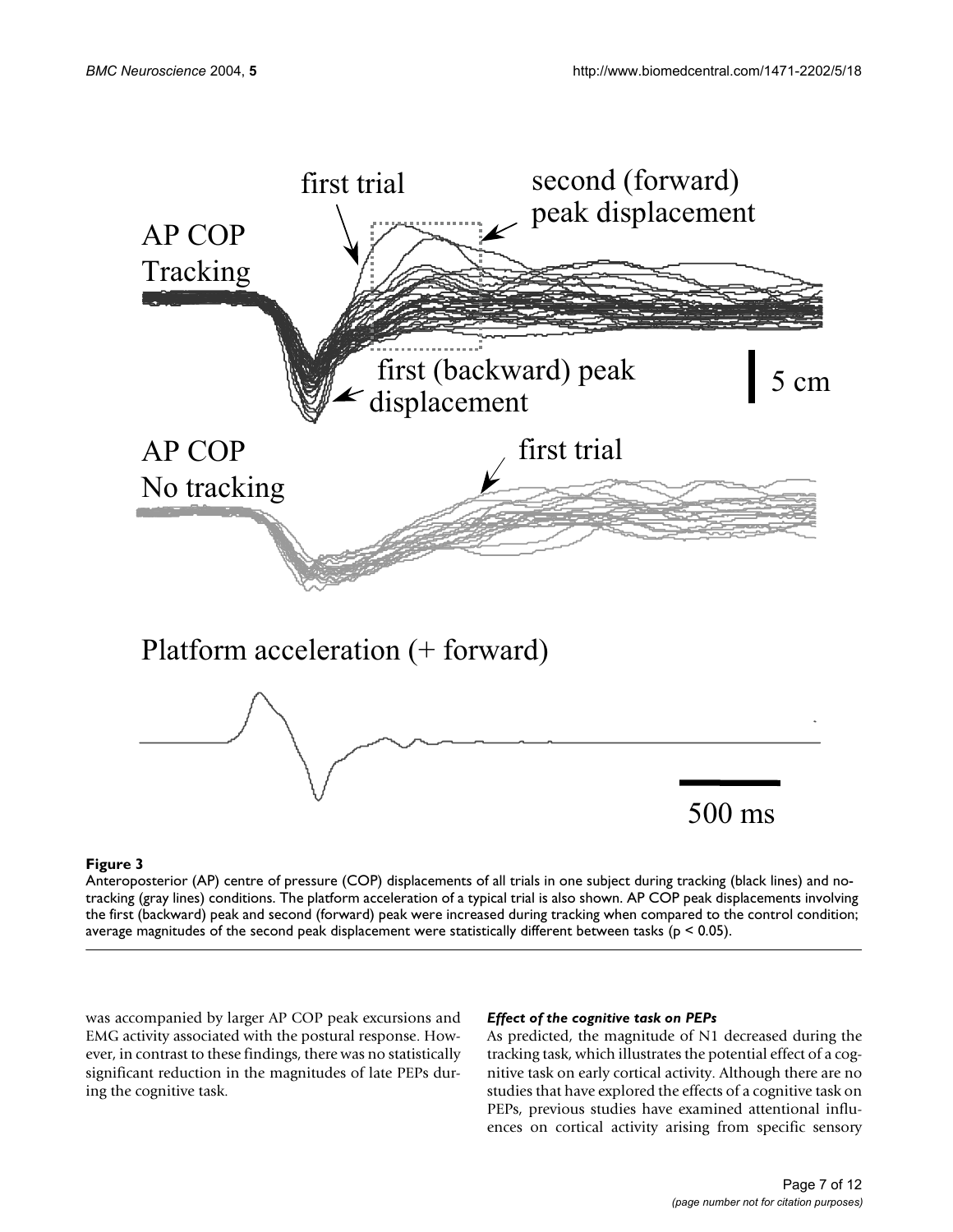<span id="page-7-0"></span>

#### **A)** line) and no-tracking (gray line **Figure 4** Average tibialis anterior (TA) ) conditions (n = 7 subjects) electromyographic (EMG) activity from left (LTA) and right (RTA) legs during tracking (black

**A)** Average tibialis anterior (TA) electromyographic (EMG) activity from left (LTA) and right (RTA) legs during tracking (black line) and no-tracking (gray line) conditions (n = 7 subjects). The vertical dashed line indicates the onset of perturbation. **B)**  Average onset latencies and standard errors of left and right TA EMG activity. **C)** Average magnitudes and standard errors for left and right TA EMG activity. Integrated EMG activity is computed for three time windows (initial 50 ms, 50–100 ms, and 100–150 ms). Magnitude is expressed as a percentage difference between tracking and no-tracking conditions (positive values indicate greater relative activity in the tracking condition).  $*$  denotes statistically significant differences between tasks ( $p <$ 0.05).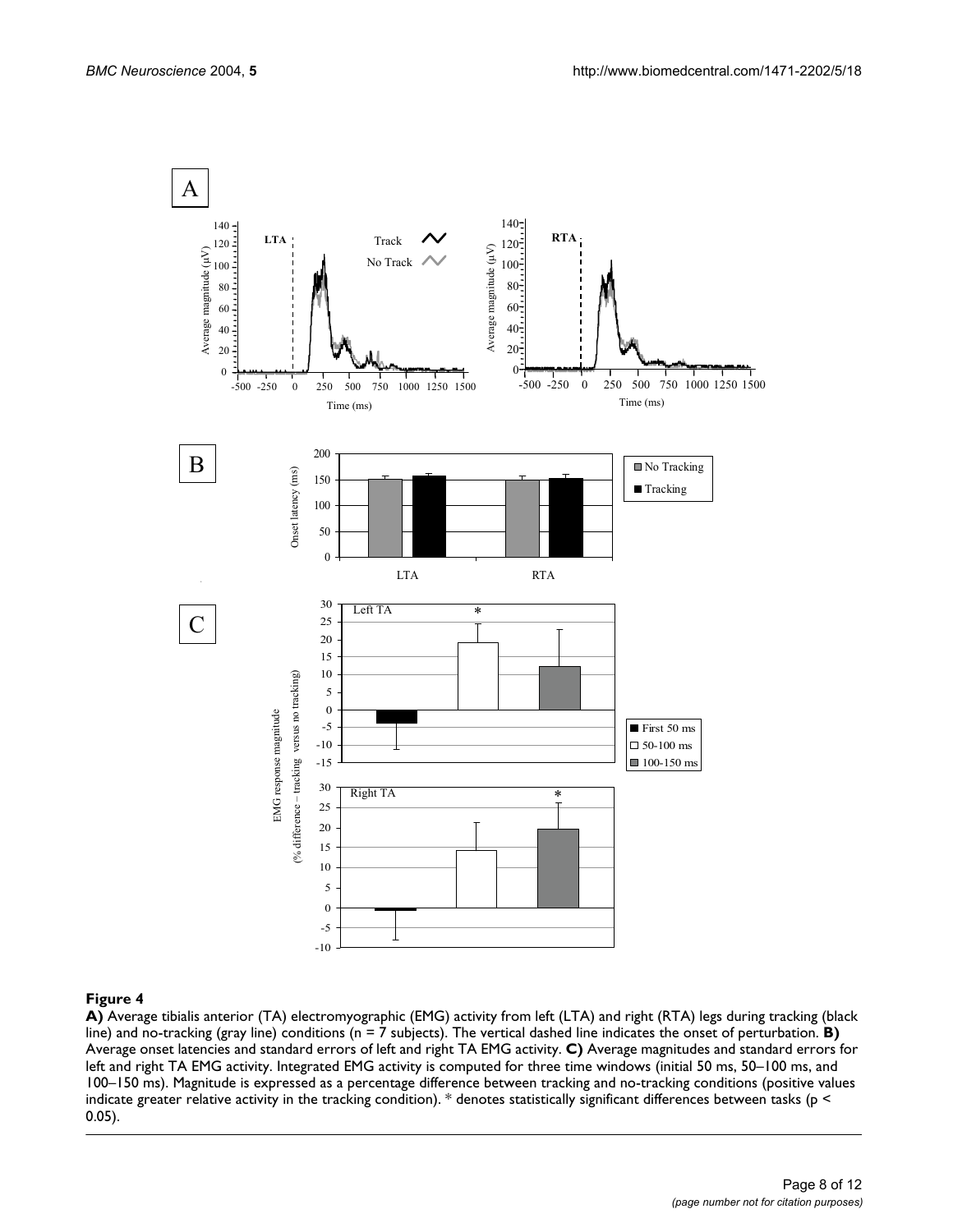pathways [29-34]. These studies showed that when human subjects attended to a specific sensory modality, cortical activity representing that modality was enhanced, and that when attention was diverted away from a specific modality, representative cortical activity was reduced. Based on reduced magnitudes of the N1 response, which is postulated to reflect sensory processing of the perturbation, we propose that the concurrent tracking task diverted attention (or other cognitive resources) away from the processing of sensory information related to postural instability. It is unlikely that the differences arose due to task-related differences in perturbation. The perturbation magnitudes were consistent between tasks as reflected by similar platform accelerations and initial responses to the perturbation (e.g. EMG responses). One might also suggest that the differences in visual inputs (tracking versus no tracking) may have influenced N1 magnitudes. However, this is unlikely to be the case since previous work has shown no effects of visual input on N1 magnitudes [28].

There are a number of possible reasons why the concurrent tracking task resulted in a reduced N1 response. For example, the tracking task had a high attentional load since this task affected AP COP excursions and EMG activity. Based on the notion that the total attentional capacity is limited [36], we presume that attentional resources available for each task (i.e. the tracking task and the task of processing sensory inputs related to instability) were reduced when tasks were performed concurrently as opposed to separately. Analogous to previous studies that examined the effect of distraction on cortical responses to modality-specific sensory stimuli [29-34], this reduction in attentional resources available for processing perturbation-related sensory inputs would manifest as a reduced N1 response. Although the specific mechanisms for this altered N1 magnitude are uncertain, a possible mechanism might involve centrifugal gating of sensory inputs by central descending pathways (for a review of centrifugal gating, refer to Canedo [37]). While the present results were taken from only one cortical site, future studies will involve multiple recording sites and the combination of sophisticated electrophysiological and imaging techniques in order to localize the effects of a cognitive task on PEPs.

Although it is unclear why late PEPs were unaffected by the cognitive task, a few possible explanations exist. First, late PEPs might represent cortical activity related to certain cognitive processes. For example, late PEPs might be related to the 'orienting response', which is an auditoryevoked potential that peaks at about 300 ms after the onset of an attention-catching acoustic change [38,39]. This peak presumably reflects processing of auditory inputs, but is suggested to require no attentional resources [40]. Although our experiment involved distinctly different stimuli (i.e. somatosensory, visual, and vestibular sensation associated with the balance disturbance as opposed to an acoustic stimulus), late PEPs evoked by the postural perturbation might represent a similar type of orienting response. If late PEPs are a type of orienting response that does not require attentional resources, this could explain why the magnitudes of late PEPs were not affected by the tracking task. Alternatively, the recording of one electrode site (CZ) might be inadequate for capturing effects of altered attention on late PEPs. Frontal and parietal regions have been associated with task switching and attention sharing [41]. Hence, future studies will involve multiple electrode-recording sites that include frontal and parietal areas of the cortex. Ultimately, further research is needed in order to understand the function of late PEPs and the attentional influences on these cortical events.

Although a reduction in N1 magnitudes suggests a disruption of sensory processing related to the postural perturbation, specific mechanisms that relate to the interaction between the cognitive task, late PEPs, and the motor output of the balance response are uncertain. As such, future studies are warranted to determine specific attentional mechanisms related to motor processes of postural control.

#### *Effect of the cognitive task on the postural response*

Decreases in the N1 response during the tracking task were accompanied by increases in AP COP peak excursions and associated increases in TA EMG activity, which supports our hypothesis that altered cortical activity would be associated with alterations in postural control. Although not statistically significant, the trend towards an increase in the magnitude of the first (backward) COP peak excursion during tracking was similar to findings by Norrie et al. [18]. This trend was accompanied by a statistically significant increase in the magnitude of the second (forward) COP peak excursion. Interestingly, velocities related to the first AP COP peak excursion were faster during tracking than the control condition. Altogether, AP COP data suggest a tendency of the central nervous system to react more vigorously when attention is diverted away from postural control. While it is possible that an overactive response represents an adaptation that acts to safeguard stability, it is also possible that an overactive response reflects an inefficient postural reaction. This is supported by the observation that the second COP peak, which is thought to reflect a correction for the "overshoot" in the initial response, was also increased during the tracking task.

As mentioned previously, the largest AP COP peak displacements were observed during the first tracking and control trials, demonstrating the effects of initial perturbation exposure on postural responses. Other studies have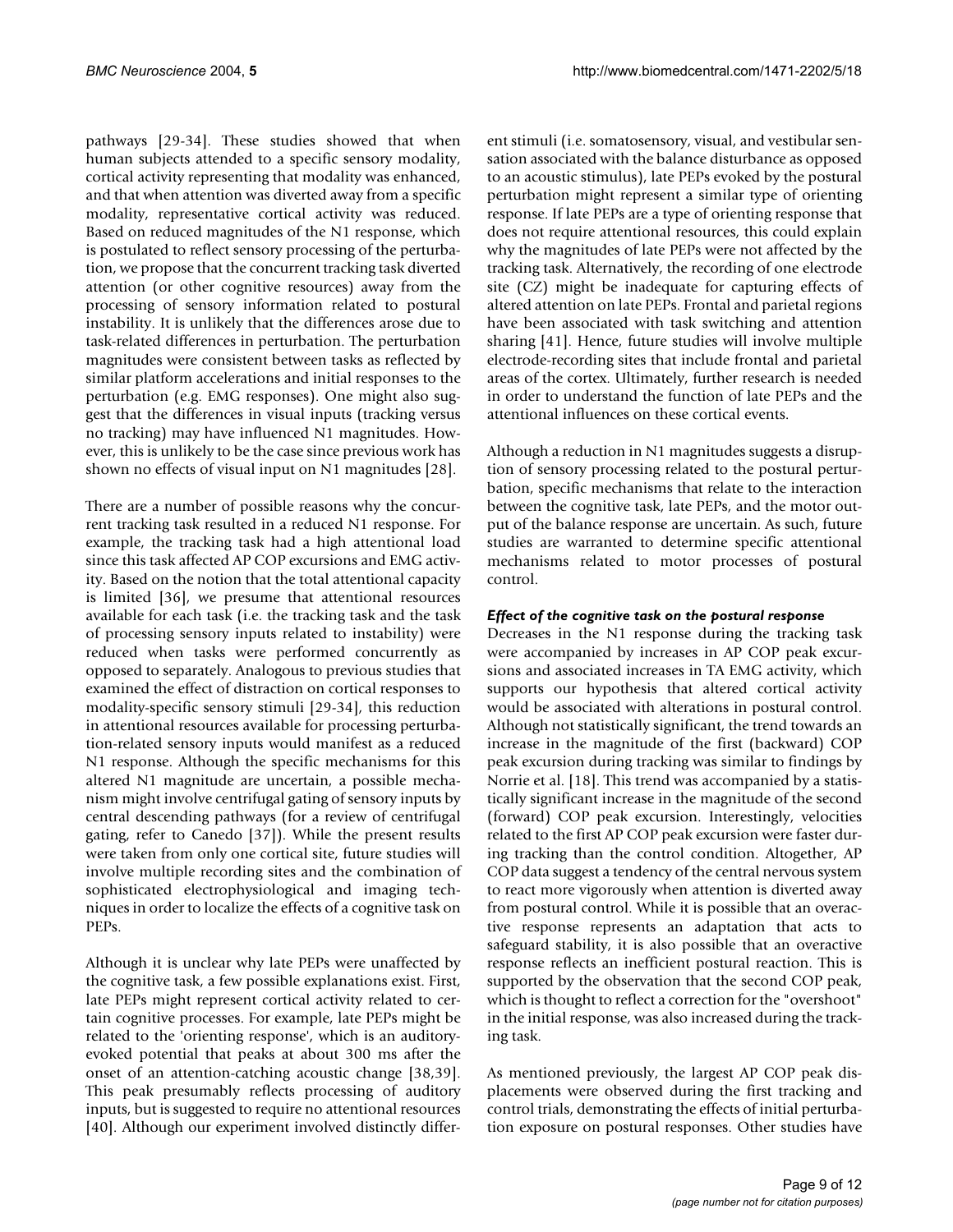also demonstrated differences between initial trials and later trials [42,43]. It is possible that increased arousal, during the initial trials, led to an overactive response [42]. It is also possible that over the course of repeated trials, subjects were able to learn to respond to the perturbations more efficiently as they became more familiar with the features of the perturbations. In view of these trial-to-trial variations, it would be of interest in future studies to develop alternate approaches to permit single-trial analysis of evoked-potential data.

Whereas our data indicated an increase in early TA activity during the cognitive task, Rankin et al. [3] observed decreases instead of increases in the magnitude of TA activity when subjects were engaged in a dual-task condition (performance of a mental arithmetic task while maintaining their balance). Rankin et al. suggested that deficient ankle muscle responses were associated with a change towards a stepping strategy during their dual-task condition. However, due to the small perturbation magnitude that was used in our study, the stepping strategy was not the preferred postural response. Instead, subjects were reliant on "feet-in-place" ankle muscle responses, which could account for the observed increases in TA activation in our study. Other possible explanations for the discrepancy between our results and theirs could relate to differences in perturbation characteristics, the central set, the attentional demands of the balance task and the cognitive task, and arousal levels. Clearly, in order to explain this discrepancy in TA activity, more work needs to be done to understand the interaction between these factors and changes in muscle activity during a cognitive task.

Although a significant reduction in TA magnitudes (50– 100 ms with respect to left TA onset and 100–150 ms with respect to right TA onset) during the cognitive task could suggest changes in the initiation of TA responses, there was no difference in the initial latency or magnitude (initial 50 ms) of the evoked TA response. Based on previous studies [3,9,16-18] and our recent findings, it is likely that attention-related changes in TA activity happen during the stabilization period of the postural response and not during the initiation of TA activity.

#### *Effect of the postural response on cognitive performance*

The current study was not designed to explore transient changes in the visuomotor tracking task associated with the postural reaction since perturbation onset was not timed to occur at specific points in the tracking task (as was performed by Norrie et al. [18]). As a result, it is not possible to quantify the specific influence of the postural reaction on the concurrent tracking task. While subjects demonstrated consistent visuomotor tracking performance over the entire trial, it is predicted that the influence of the concurrent postural reaction would be expressed as a transient change in tracking performance, which would correspond with brief shifts in attentional resources [9,16- 18]. Complementary support for the significance of such attentional requirements associated with postural control arises from a number of studies [1-20].

#### *Selection of the cognitive task*

The visuomotor tracking task was chosen as the cognitive task for several reasons. First, the sensorimotor elements of the task (visual inputs and sensorimotor control of the hand) did not appear to influence the evoked cortical potential, which limits confounding associated with sensori-sensory conditioning. There was no influence on PEPs due to visual inputs [28] or from repetitive flexion and extension movements of the hands or fingers (pilot data). In contrast, sensori-sensory conditioning of PEPs would have been a potential concern for tasks that influence somatosensory inputs from the lower limbs since N1 magnitude was attenuated by vibration of the quadriceps tendon [28]. As a result, in this study, the associated attenuation in N1 during visuomotor tracking is proposed to arise from the 'cognitive' demands of tracking, specifically the attentional requirements of this task. Other advantages of selecting visuomotor tracking as the cognitive task are that it has been shown to affect postural reactions during a dual-task paradigm [16-18] and that it requires ongoing vigilance since it is continuous (Figure [1](#page-3-0)b). Use of a continuous task as opposed to a discrete task is important when evaluating the influence of the cognitive task on transient responses to perturbation, which are possibly related to rapid attention switching [9,16-18]. Future studies will examine the effects of other cognitive tasks that require different cognitive processes and attentional loads on PEPs.

#### **Conclusions**

This study is the first to explore attentional influences on postural control at the level of the cortex. The reduction in the magnitude of N1 clearly demonstrates an effect of altered attention on early cortical activity following a balance perturbation. Since it has been suggested that the N1 response represents cortical activity related to postural instability, the attenuation in the N1 response suggests an attentional requirement for processing sensory information related to the postural disturbance. Furthermore, these data suggest possible associations between reduced N1 magnitudes and changes in postural activity. Currently, little is known about the loci involved in the attentional modulation of the N1 response, the cortical activity that relates to cortical processes and postural responses, and the interaction between the N1 response and late PEPs. As such, future research will address these concerns. Furthermore, in order to determine the functional consequence of these findings to clinical populations who are at risk of falls, future studies will be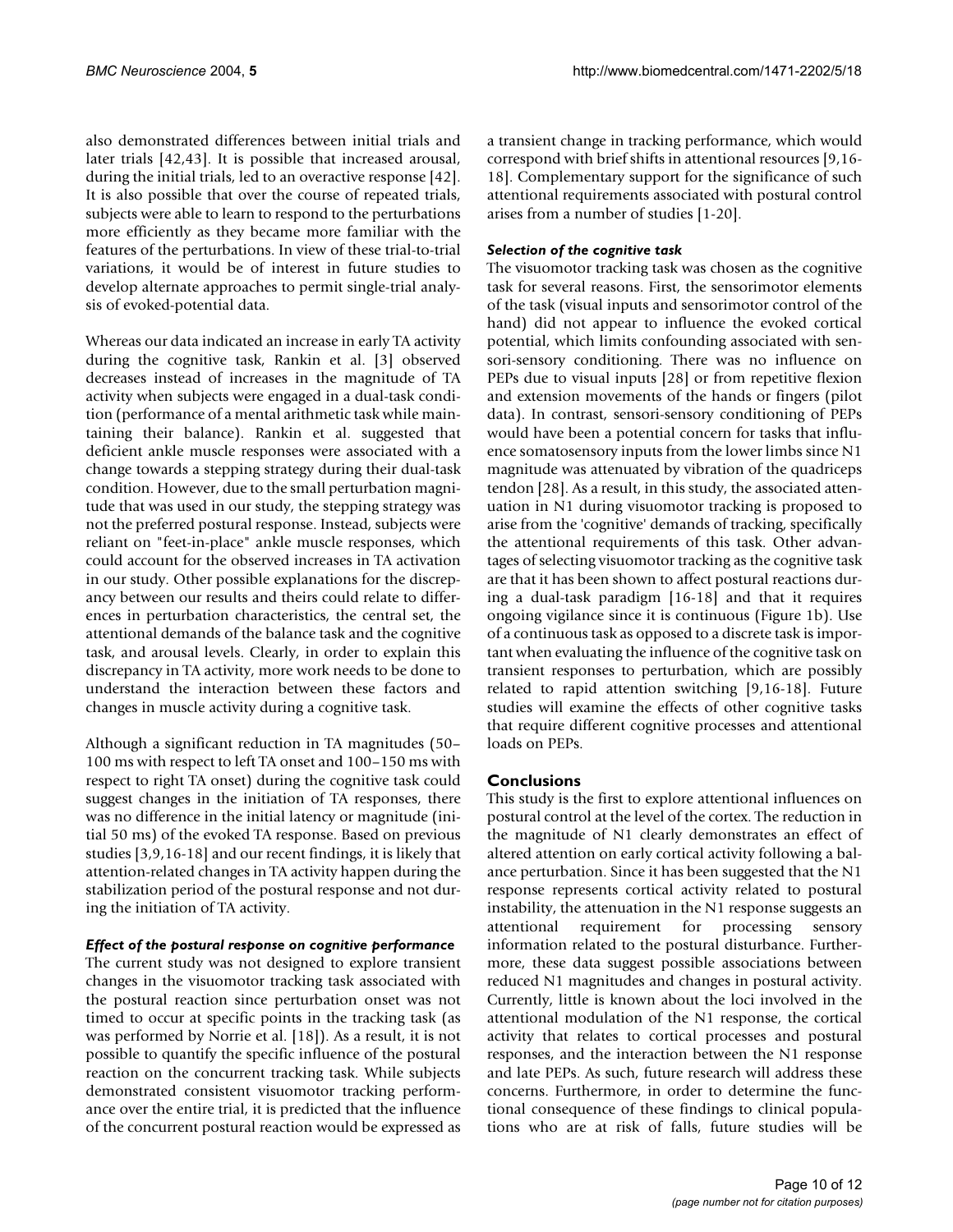conducted to explore the effects of a cognitive task on cortical activity and postural responses in individuals with cognitive and balance impairments.

#### **Authors' Contributions**

SQ initially designed the study, coordinated and executed all aspects including data collection, analyses and drafting the manuscript. ALA participated in the design of the study and assisted with data collection. BEM and WRS participated in the design of the study and editing of the manuscript. WEM oversaw the project, participated in the design of the study and edited the manuscript. All authors read and approved the final manuscript.

#### **Acknowledgements**

This study was supported by the Physiotherapy Foundation of Canada (SQ), the Canadian Institutes of Health Research (SQ, BEM, WEM), and by the Natural Sciences and Engineering Research Council of Canada (WEM). We would also like to acknowledge the contributions by K. Ellis, M. Barnes, P. Mieschke, and R. Wali for their assistance with data collection and analyses.

#### **References**

- 1. Dault MC, Frank JS, Allard F: **[Influence of a visual-spatial, verbal](http://www.ncbi.nlm.nih.gov/entrez/query.fcgi?cmd=Retrieve&db=PubMed&dopt=Abstract&list_uids=10.1016/S0966-6362(01)00113-8) [and central executive working memory task on postural](http://www.ncbi.nlm.nih.gov/entrez/query.fcgi?cmd=Retrieve&db=PubMed&dopt=Abstract&list_uids=10.1016/S0966-6362(01)00113-8) [control](http://www.ncbi.nlm.nih.gov/entrez/query.fcgi?cmd=Retrieve&db=PubMed&dopt=Abstract&list_uids=10.1016/S0966-6362(01)00113-8)[.](http://www.ncbi.nlm.nih.gov/entrez/query.fcgi?cmd=Retrieve&db=PubMed&dopt=Abstract&list_uids=11544062)** *Gait Posture* 2001, **14:**110-116.
- 2. Quant S, McIlroy WE, Verrier MC, Maki BE: **Effect of attention on compensatory upper limb balance reactions.** *Physiotherapy Canada* 2000, **Suppl:**98.
- 3. Rankin JK, Woollacott MH, Shumway-Cook A, Brown LA: **Cognitive influence on postural stability: A neuromuscular analysis in young and older adults.** *J Gerontol* 2000, **55A:**M112-M119.
- 4. Shumway-Cook A, Woollacott MH, Kerns AK, Baldwin M: **The effects of two types of cognitive tasks on postural stability in older adults with and without a history of falls.** *J Gerontol* 1997, **52A:**M232-M240.
- 5. Maylor EA, Wing AM: **Age differences in postural stability are increased by additional cognitive demands.** *J Gerontol* 1996, **51B:**143-154.
- 6. Maylor EA, Allison S, Wing AM: **[Effects of spatial and nonspatial](http://www.ncbi.nlm.nih.gov/entrez/query.fcgi?cmd=Retrieve&db=PubMed&dopt=Abstract&list_uids=10.1348/000712601162211) [cognitive activity on postural stability.](http://www.ncbi.nlm.nih.gov/entrez/query.fcgi?cmd=Retrieve&db=PubMed&dopt=Abstract&list_uids=10.1348/000712601162211)** *Br J Psychol* 2001, **92:**319-338.
- 7. Kerr B, Condon SM, McDonald LA: **[Cognitive spatial processing](http://www.ncbi.nlm.nih.gov/entrez/query.fcgi?cmd=Retrieve&db=PubMed&dopt=Abstract&list_uids=10.1037//0096-1523.11.5.617) [and the regulation of posture](http://www.ncbi.nlm.nih.gov/entrez/query.fcgi?cmd=Retrieve&db=PubMed&dopt=Abstract&list_uids=10.1037//0096-1523.11.5.617)[.](http://www.ncbi.nlm.nih.gov/entrez/query.fcgi?cmd=Retrieve&db=PubMed&dopt=Abstract&list_uids=2932533)** *J Exp Psychol Hum Percept Perform* 1985, **11:**617-622.
- 8. Lajoie Y, Teasdale N, Bard C, Fleury M: **[Attentional demands for](http://www.ncbi.nlm.nih.gov/entrez/query.fcgi?cmd=Retrieve&db=PubMed&dopt=Abstract&list_uids=8131825) [static and dynamic equilibrium.](http://www.ncbi.nlm.nih.gov/entrez/query.fcgi?cmd=Retrieve&db=PubMed&dopt=Abstract&list_uids=8131825)** *Exp Brain Res* 1993, **97:**139-144.
- 9. McIlroy WE, Norrie RG, Brooke JD, Bishop DC, Nelson AJ, Maki BE: **[Temporal properties of attention sharing consequent to dis](http://www.ncbi.nlm.nih.gov/entrez/query.fcgi?cmd=Retrieve&db=PubMed&dopt=Abstract&list_uids=10549793)[turbed balance.](http://www.ncbi.nlm.nih.gov/entrez/query.fcgi?cmd=Retrieve&db=PubMed&dopt=Abstract&list_uids=10549793)** *Neuroreport* 1999, **10:**2895-2899.
- 10. Teasdale N, Bard C, LaRue J, Fleury M: **[On the cognitive penetra](http://www.ncbi.nlm.nih.gov/entrez/query.fcgi?cmd=Retrieve&db=PubMed&dopt=Abstract&list_uids=8444263)[bility of posture control.](http://www.ncbi.nlm.nih.gov/entrez/query.fcgi?cmd=Retrieve&db=PubMed&dopt=Abstract&list_uids=8444263)** *Exp Aging Res* 1993, **19:**1-13.
- 11. Andersson G, Yardley L, Luxon L: **[A dual-task study of interfer](http://www.ncbi.nlm.nih.gov/entrez/query.fcgi?cmd=Retrieve&db=PubMed&dopt=Abstract&list_uids=9752972)[ence between mental activity and control of balance.](http://www.ncbi.nlm.nih.gov/entrez/query.fcgi?cmd=Retrieve&db=PubMed&dopt=Abstract&list_uids=9752972)** *Am J Otol* 1998, **19:**632-637.
- 12. Brown LA, Shumway-Cook A, Woollacott MH: **Attentional demands and postural recovery: The effects of aging.** *J Gerontol* 1999, **54A:**M165-M171.
- 13. Brauer SG, Woollacott MH, Shumway-Cook A: **[The influence of a](http://www.ncbi.nlm.nih.gov/entrez/query.fcgi?cmd=Retrieve&db=PubMed&dopt=Abstract&list_uids=10.1016/S0966-6362(01)00163-1) concurrent cognitive task on the compensatory stepping [response to a perturbation in balance-impaired and healthy](http://www.ncbi.nlm.nih.gov/entrez/query.fcgi?cmd=Retrieve&db=PubMed&dopt=Abstract&list_uids=10.1016/S0966-6362(01)00163-1) [elders](http://www.ncbi.nlm.nih.gov/entrez/query.fcgi?cmd=Retrieve&db=PubMed&dopt=Abstract&list_uids=10.1016/S0966-6362(01)00163-1)[.](http://www.ncbi.nlm.nih.gov/entrez/query.fcgi?cmd=Retrieve&db=PubMed&dopt=Abstract&list_uids=11809584)** *Gait Posture* 2002, **15:**83-93.
- 14. Ebersbach G, Dimitrijevic MR, Poewe W: **Influence of concurrent tasks on gait: A dual-task approach.** *Perceptural and Motor Skills* 1995, **81:**107-113.
- 15. Lajoie Y, Teasdale N, Bard C, Fleury M: **[Upright standing and gait:](http://www.ncbi.nlm.nih.gov/entrez/query.fcgi?cmd=Retrieve&db=PubMed&dopt=Abstract&list_uids=8735152) [are there changes in attentional requirements related to](http://www.ncbi.nlm.nih.gov/entrez/query.fcgi?cmd=Retrieve&db=PubMed&dopt=Abstract&list_uids=8735152) [normal aging?](http://www.ncbi.nlm.nih.gov/entrez/query.fcgi?cmd=Retrieve&db=PubMed&dopt=Abstract&list_uids=8735152)** *Exp Aging Res* 1996, **22:**185-198.
- 16. Maki BE, Norrie RG, Zecevic A, Quant S, Kirshenbaum N, Bateni H, McIlroy WE: **Initiation and execution of rapid postural reac-**

**tions and stepping movements: Which phases require visuospatial attention? [abstract].** *International Society for Posture and Gait Research* 2001:573-576.

- 17. Maki BE, Zecevic A, Bateni H, Kirshenbaum N, McIlroy WE: **[Cogni](http://www.ncbi.nlm.nih.gov/entrez/query.fcgi?cmd=Retrieve&db=PubMed&dopt=Abstract&list_uids=10.1097/00001756-200111160-00042)[tive demands of executing postural reactions: Does aging](http://www.ncbi.nlm.nih.gov/entrez/query.fcgi?cmd=Retrieve&db=PubMed&dopt=Abstract&list_uids=10.1097/00001756-200111160-00042) [impede attention switching?](http://www.ncbi.nlm.nih.gov/entrez/query.fcgi?cmd=Retrieve&db=PubMed&dopt=Abstract&list_uids=10.1097/00001756-200111160-00042)** *Neuroreport* 2001, **12:**3583-3587.
- 18. Norrie RG, Maki BE, Staines WR, McIlroy WE: **[The time course of](http://www.ncbi.nlm.nih.gov/entrez/query.fcgi?cmd=Retrieve&db=PubMed&dopt=Abstract&list_uids=10.1007/s00221-002-1172-z) [attention shifts following perturbation of upright stance](http://www.ncbi.nlm.nih.gov/entrez/query.fcgi?cmd=Retrieve&db=PubMed&dopt=Abstract&list_uids=10.1007/s00221-002-1172-z)[.](http://www.ncbi.nlm.nih.gov/entrez/query.fcgi?cmd=Retrieve&db=PubMed&dopt=Abstract&list_uids=12232688)** *Exp Brain Res* 2002, **146:**315-321.
- Redfern MS, Jennings JR, Martin C, Furman JM: [Attention influ](http://www.ncbi.nlm.nih.gov/entrez/query.fcgi?cmd=Retrieve&db=PubMed&dopt=Abstract&list_uids=10.1016/S0966-6362(01)00144-8)**[ences sensory integration for postural control in older](http://www.ncbi.nlm.nih.gov/entrez/query.fcgi?cmd=Retrieve&db=PubMed&dopt=Abstract&list_uids=10.1016/S0966-6362(01)00144-8) [adults](http://www.ncbi.nlm.nih.gov/entrez/query.fcgi?cmd=Retrieve&db=PubMed&dopt=Abstract&list_uids=10.1016/S0966-6362(01)00144-8)[.](http://www.ncbi.nlm.nih.gov/entrez/query.fcgi?cmd=Retrieve&db=PubMed&dopt=Abstract&list_uids=11600324)** *Gait Posture* 2001, **14:**211-216.
- 20. Teasdale N, Simoneau M: **[Attentional demands for postural](http://www.ncbi.nlm.nih.gov/entrez/query.fcgi?cmd=Retrieve&db=PubMed&dopt=Abstract&list_uids=10.1016/S0966-6362(01)00134-5) [control: The effects of aging and sensory reintegration](http://www.ncbi.nlm.nih.gov/entrez/query.fcgi?cmd=Retrieve&db=PubMed&dopt=Abstract&list_uids=10.1016/S0966-6362(01)00134-5)[.](http://www.ncbi.nlm.nih.gov/entrez/query.fcgi?cmd=Retrieve&db=PubMed&dopt=Abstract&list_uids=11600323)** *Gait Posture* 2001, **14:**203-210.
- 21. Ackermann H, Diener HC, Dichgans J: **[Mechanically evoked cere](http://www.ncbi.nlm.nih.gov/entrez/query.fcgi?cmd=Retrieve&db=PubMed&dopt=Abstract&list_uids=10.1016/0304-3940(86)90024-8)bral potentials and long-latency muscle responses in the [evaluation of afferent and efferent long-loop pathways in](http://www.ncbi.nlm.nih.gov/entrez/query.fcgi?cmd=Retrieve&db=PubMed&dopt=Abstract&list_uids=10.1016/0304-3940(86)90024-8) [humans](http://www.ncbi.nlm.nih.gov/entrez/query.fcgi?cmd=Retrieve&db=PubMed&dopt=Abstract&list_uids=10.1016/0304-3940(86)90024-8)[.](http://www.ncbi.nlm.nih.gov/entrez/query.fcgi?cmd=Retrieve&db=PubMed&dopt=Abstract&list_uids=3725188)** *Neurosci Lett* 1986, **66:**233-238.
- 22. Dietz V, Quintern J, Berger W: **[Cerebral evoked potentials asso](http://www.ncbi.nlm.nih.gov/entrez/query.fcgi?cmd=Retrieve&db=PubMed&dopt=Abstract&list_uids=10.1016/0304-3940(84)90483-X)[ciated with the compensatory reactions following stance and](http://www.ncbi.nlm.nih.gov/entrez/query.fcgi?cmd=Retrieve&db=PubMed&dopt=Abstract&list_uids=10.1016/0304-3940(84)90483-X) [gait perturbation](http://www.ncbi.nlm.nih.gov/entrez/query.fcgi?cmd=Retrieve&db=PubMed&dopt=Abstract&list_uids=10.1016/0304-3940(84)90483-X)[.](http://www.ncbi.nlm.nih.gov/entrez/query.fcgi?cmd=Retrieve&db=PubMed&dopt=Abstract&list_uids=6493623)** *Neurosci Lett* 1984, **50:**181-186.
- 23. Dietz V, Quintern J, Berger W: **[Afferent control of human stance](http://www.ncbi.nlm.nih.gov/entrez/query.fcgi?cmd=Retrieve&db=PubMed&dopt=Abstract&list_uids=4085594) [and gait: evidence for blocking of group I afferents during](http://www.ncbi.nlm.nih.gov/entrez/query.fcgi?cmd=Retrieve&db=PubMed&dopt=Abstract&list_uids=4085594) [gait.](http://www.ncbi.nlm.nih.gov/entrez/query.fcgi?cmd=Retrieve&db=PubMed&dopt=Abstract&list_uids=4085594)** *Exp Brain Res* 1985, **61:**153-163.
- 24. Dietz V, Quintern J, Berger W, Schenck E: **Cerebral potentials and leg muscle e.m.g. responses associated with stance perturbation.** *Exp Brain Res* 1985, **57:**354-384.
- 25. Dimitrov B, Gavrilenko T, Gatev P: **[Mechanically evoked cerebral](http://www.ncbi.nlm.nih.gov/entrez/query.fcgi?cmd=Retrieve&db=PubMed&dopt=Abstract&list_uids=10.1016/0304-3940(96)12580-5) [potentials to sudden ankle dorsiflexion in human subjects](http://www.ncbi.nlm.nih.gov/entrez/query.fcgi?cmd=Retrieve&db=PubMed&dopt=Abstract&list_uids=10.1016/0304-3940(96)12580-5) [during standing](http://www.ncbi.nlm.nih.gov/entrez/query.fcgi?cmd=Retrieve&db=PubMed&dopt=Abstract&list_uids=10.1016/0304-3940(96)12580-5)[.](http://www.ncbi.nlm.nih.gov/entrez/query.fcgi?cmd=Retrieve&db=PubMed&dopt=Abstract&list_uids=8733304)** *Neurosci Lett* 1996, **208:**199-202.
- 26. Duckrow RB, Abu-Hasaballah K, Whipple R, Wolfson L: **[Stance per](http://www.ncbi.nlm.nih.gov/entrez/query.fcgi?cmd=Retrieve&db=PubMed&dopt=Abstract&list_uids=10.1016/S1388-2457(99)00195-9)[turbation-evoked potentials in old people with poor gait and](http://www.ncbi.nlm.nih.gov/entrez/query.fcgi?cmd=Retrieve&db=PubMed&dopt=Abstract&list_uids=10.1016/S1388-2457(99)00195-9) [balance](http://www.ncbi.nlm.nih.gov/entrez/query.fcgi?cmd=Retrieve&db=PubMed&dopt=Abstract&list_uids=10.1016/S1388-2457(99)00195-9)[.](http://www.ncbi.nlm.nih.gov/entrez/query.fcgi?cmd=Retrieve&db=PubMed&dopt=Abstract&list_uids=10616107)** *Clin Neurophysiol* 1999, **110:**2026-2032.
- 27. Quant S, Adkin AL, Staines WR, McIlroy WE: **[Cortical activation](http://www.ncbi.nlm.nih.gov/entrez/query.fcgi?cmd=Retrieve&db=PubMed&dopt=Abstract&list_uids=10.1007/s00221-003-1744-6) [following a balance disturbance](http://www.ncbi.nlm.nih.gov/entrez/query.fcgi?cmd=Retrieve&db=PubMed&dopt=Abstract&list_uids=10.1007/s00221-003-1744-6)[.](http://www.ncbi.nlm.nih.gov/entrez/query.fcgi?cmd=Retrieve&db=PubMed&dopt=Abstract&list_uids=14968271)** *Exp Brain Res* 2004, **155:**393-400.
- 28. Staines WR, McIlroy WE, Brooke JD: **[Cortical representation of](http://www.ncbi.nlm.nih.gov/entrez/query.fcgi?cmd=Retrieve&db=PubMed&dopt=Abstract&list_uids=10.1007/s002210100691) [whole-body movement is modulated by proprioceptive dis](http://www.ncbi.nlm.nih.gov/entrez/query.fcgi?cmd=Retrieve&db=PubMed&dopt=Abstract&list_uids=10.1007/s002210100691)[charge in humans](http://www.ncbi.nlm.nih.gov/entrez/query.fcgi?cmd=Retrieve&db=PubMed&dopt=Abstract&list_uids=10.1007/s002210100691)[.](http://www.ncbi.nlm.nih.gov/entrez/query.fcgi?cmd=Retrieve&db=PubMed&dopt=Abstract&list_uids=11417464)** *Exp Brain Res* 2001, **138:**235-242.
- 29. Eason RG: **Visual evoked potential correlates of early neural filtering during selective attention.** *Bull Psychon Soc* 1981, **18:**203-206.
- 30. Ghatan PH, Hsieh JC, Petersson KM, Stone-Elander S, Ingvar M: **[Coexistence of attention-based facilitation and inhibition in](http://www.ncbi.nlm.nih.gov/entrez/query.fcgi?cmd=Retrieve&db=PubMed&dopt=Abstract&list_uids=10.1006/nimg.1997.0307) [the human cortex](http://www.ncbi.nlm.nih.gov/entrez/query.fcgi?cmd=Retrieve&db=PubMed&dopt=Abstract&list_uids=10.1006/nimg.1997.0307)[.](http://www.ncbi.nlm.nih.gov/entrez/query.fcgi?cmd=Retrieve&db=PubMed&dopt=Abstract&list_uids=9500831)** *NeuroImage* 1998, **7:**23-29.
- 31. Hillyard SA, Hink RF, Schwent VL, Picton TW: **[Electrical signs of](http://www.ncbi.nlm.nih.gov/entrez/query.fcgi?cmd=Retrieve&db=PubMed&dopt=Abstract&list_uids=4581053) [selective attention in the human brain.](http://www.ncbi.nlm.nih.gov/entrez/query.fcgi?cmd=Retrieve&db=PubMed&dopt=Abstract&list_uids=4581053)** *Science* 1973, **182:**171-180.
- 32. Hink RF, Van Voorhis ST, Hillyard SA: **[The division of attention](http://www.ncbi.nlm.nih.gov/entrez/query.fcgi?cmd=Retrieve&db=PubMed&dopt=Abstract&list_uids=10.1016/0028-3932(77)90065-3) [and the human auditory evoked potential](http://www.ncbi.nlm.nih.gov/entrez/query.fcgi?cmd=Retrieve&db=PubMed&dopt=Abstract&list_uids=10.1016/0028-3932(77)90065-3)[.](http://www.ncbi.nlm.nih.gov/entrez/query.fcgi?cmd=Retrieve&db=PubMed&dopt=Abstract&list_uids=896017)** *Neuropsychologia* 1977, **15:**597-605.
- 33. Staines WR, Brooke JD, McIlroy WE: **[Task-relevant selective](http://www.ncbi.nlm.nih.gov/entrez/query.fcgi?cmd=Retrieve&db=PubMed&dopt=Abstract&list_uids=10852231) [modulation of somatosensory afferent paths from the lower](http://www.ncbi.nlm.nih.gov/entrez/query.fcgi?cmd=Retrieve&db=PubMed&dopt=Abstract&list_uids=10852231) [limb.](http://www.ncbi.nlm.nih.gov/entrez/query.fcgi?cmd=Retrieve&db=PubMed&dopt=Abstract&list_uids=10852231)** *Neuroreport* 2000, **11:**1713-1719.
- 34. Staines WR, Graham SJ, Black SE, McIlroy WE: **[Task-relevant mod](http://www.ncbi.nlm.nih.gov/entrez/query.fcgi?cmd=Retrieve&db=PubMed&dopt=Abstract&list_uids=10.1006/nimg.2001.0953)[ulation of contralateral and ipsilateral primary somatosen](http://www.ncbi.nlm.nih.gov/entrez/query.fcgi?cmd=Retrieve&db=PubMed&dopt=Abstract&list_uids=10.1006/nimg.2001.0953)sory cortex and the role of a prefrontal-cortical sensory [gating system](http://www.ncbi.nlm.nih.gov/entrez/query.fcgi?cmd=Retrieve&db=PubMed&dopt=Abstract&list_uids=10.1006/nimg.2001.0953)[.](http://www.ncbi.nlm.nih.gov/entrez/query.fcgi?cmd=Retrieve&db=PubMed&dopt=Abstract&list_uids=11771988)** *Neuroimage* 2002, **15:**190-199.
- 35. McIlroy WE, Maki BE: **[Preferred placement of the feet during](http://www.ncbi.nlm.nih.gov/entrez/query.fcgi?cmd=Retrieve&db=PubMed&dopt=Abstract&list_uids=10.1016/S0268-0033(96)00040-X) [quiet stance: Development of a standardized foot placement](http://www.ncbi.nlm.nih.gov/entrez/query.fcgi?cmd=Retrieve&db=PubMed&dopt=Abstract&list_uids=10.1016/S0268-0033(96)00040-X) [for balance testing.](http://www.ncbi.nlm.nih.gov/entrez/query.fcgi?cmd=Retrieve&db=PubMed&dopt=Abstract&list_uids=10.1016/S0268-0033(96)00040-X)** *Clin Biomech* 1997, **12:**66-70.
- 36. Kahneman D: *Attention and Effort* New Jersey: Prentice-Hall; 1973.
- Canedo A: [Primary motor cortex influences on the descend](http://www.ncbi.nlm.nih.gov/entrez/query.fcgi?cmd=Retrieve&db=PubMed&dopt=Abstract&list_uids=10.1016/S0301-0082(96)00058-5)**[ing and ascending systems](http://www.ncbi.nlm.nih.gov/entrez/query.fcgi?cmd=Retrieve&db=PubMed&dopt=Abstract&list_uids=10.1016/S0301-0082(96)00058-5)[.](http://www.ncbi.nlm.nih.gov/entrez/query.fcgi?cmd=Retrieve&db=PubMed&dopt=Abstract&list_uids=9089791)** *Prog Neurobiol* 1997, **51:**287-335.
- 38. Knight RT: **[Decreased response to novel stimuli after prefron](http://www.ncbi.nlm.nih.gov/entrez/query.fcgi?cmd=Retrieve&db=PubMed&dopt=Abstract&list_uids=10.1016/0168-5597(84)90016-9)[tal lesions in man.](http://www.ncbi.nlm.nih.gov/entrez/query.fcgi?cmd=Retrieve&db=PubMed&dopt=Abstract&list_uids=10.1016/0168-5597(84)90016-9)** *Electroencephalogr and Clin Neurophysiol* 1984, **59:**9-20.
- Squires NK, Squires KC, Hillyard SA: [Two varieties of long](http://www.ncbi.nlm.nih.gov/entrez/query.fcgi?cmd=Retrieve&db=PubMed&dopt=Abstract&list_uids=10.1016/0013-4694(75)90263-1)**[latency positive waves evoked by unpredictable auditory](http://www.ncbi.nlm.nih.gov/entrez/query.fcgi?cmd=Retrieve&db=PubMed&dopt=Abstract&list_uids=10.1016/0013-4694(75)90263-1) [stimuli in man.](http://www.ncbi.nlm.nih.gov/entrez/query.fcgi?cmd=Retrieve&db=PubMed&dopt=Abstract&list_uids=10.1016/0013-4694(75)90263-1)** *Electroencephalogr and Clin Neurophysiol* 1975, **38:**387-401.
- 40. Laabs GJ, Stager P: **[Monitoring the information-processing](http://www.ncbi.nlm.nih.gov/entrez/query.fcgi?cmd=Retrieve&db=PubMed&dopt=Abstract&list_uids=974893) [demands of attention switching.](http://www.ncbi.nlm.nih.gov/entrez/query.fcgi?cmd=Retrieve&db=PubMed&dopt=Abstract&list_uids=974893)** *Can J Psychol* 1976, **30:**47-54.